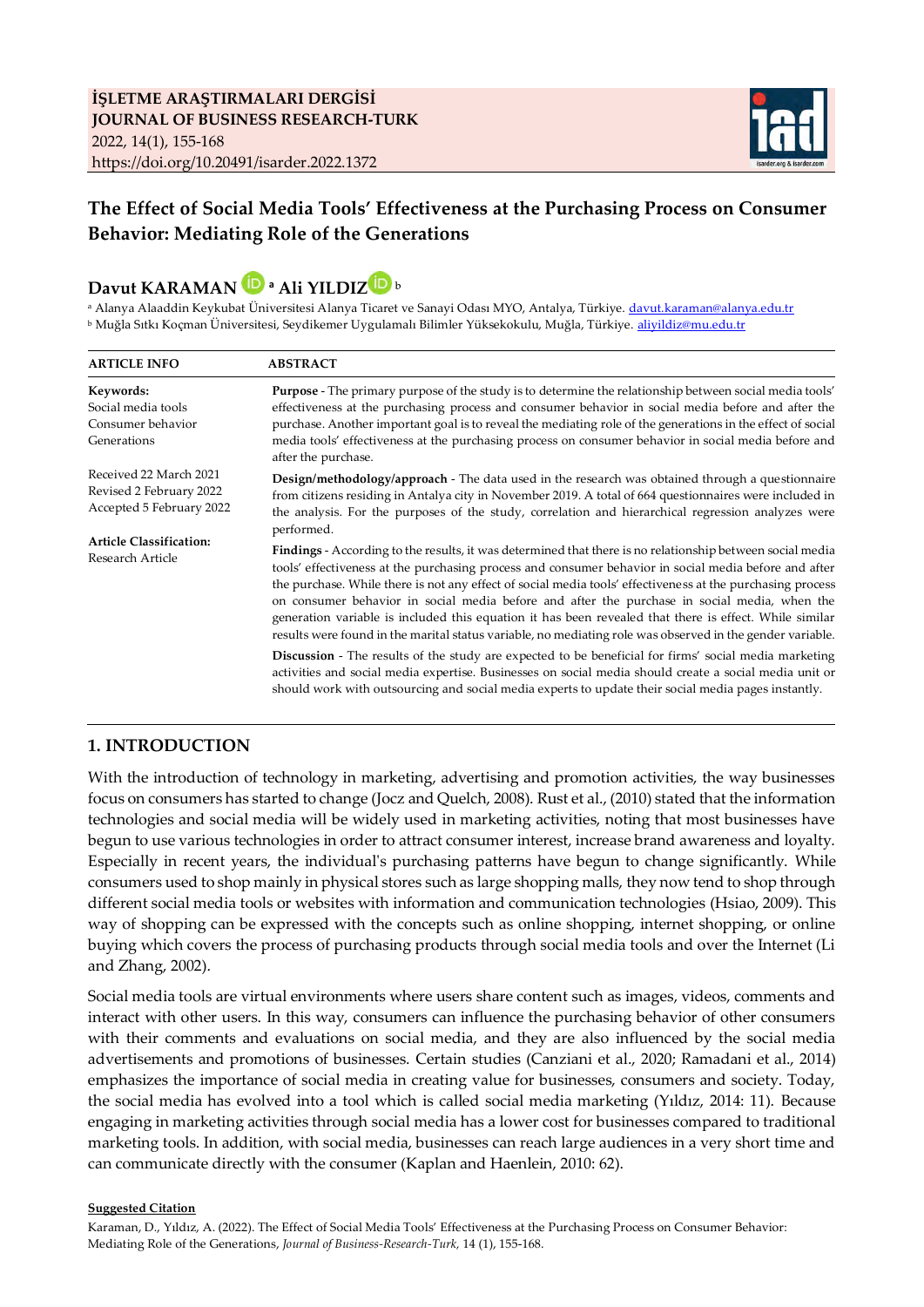In their study where they investigated the use of social media tools in the context of generations, Sarıtaş and Barutçu (2016) determined that Generations X, Y and Z had differences in making research, communicating, maintaining communication and collaborating in social media tools. On the other hand, in their study where they investigated the effect of marketing activities on Instagram, one of the social media tools, on the buying behavior of Generation Y consumers, Onurlubaş and Öztürk (2018) found a relationship between the number of followers and consumer likes and buying behavior. It is seen that there are a limited number of studies in the literature that consider consumer behavior in the context of generations within the scope of social media marketing activities. (Yurdakul and Üstün, 2009; Başgöze and Bayar, 2014; Sarıtaş and Barutçu, 2016; Onurlubaş and Öztürk, 2018). In addition, although social media tools are used extensively by users of all ages, it has been observed that social media marketing studies (Çalışır, 2015; Elitaş, 2015) are mainly aimed at young consumers. For this reason, it is important to conduct more studies on social media marketing with respect to the generations. In this context, the primary objective of the study is to determine the relationship between the impact level of social media tools on the purchasing process and consumer behavior before and after purchasing on social media. Another important goal is to determine the mediating role of generations in the impact of social media tools on consumer behavior. The effect of gender and marital status variables was also investigated in the study. The study is intended to provide benefits to businesses' social media marketing activities and their social media expertise, which has increased in recent years.

# **2. SOCIAL MEDIA AND SOCIAL MEDIA MARKETING**

Social media has the meaning of two different concepts. The concept of social refers to the interaction of people within a community, while the concept of media refers to the communication of ideas and advertising through publications or channels. Social media, which combines these two concepts, refers to the means of publication and communication in which people create and maintain interaction (Neti, 2011: 2). Social media was defined by Evans (2008: 33) as the online publication of photos, news and videos in which their content was created by people, by Comm and Burge (2009: 2) as the content created by those using the social media tool and by Kim et al., (2010: 216) as virtual communities in which the contents are created by the user and shared with other users.

Social media is a consumer-generated media. In other words, social media is an online source of information created by consumers who are interested in a particular topic and want to share information about a particular topic with other users (Kohli et al., 2014: 1). Social media is fundamentally changing behavior patterns such as collaborating, searching for information, sharing or consuming information (Aral et al., 2013). This change has also occurred in the field of marketing. In marketing, Kaplan and Haenlein (2010) defined social media as the means by which consumers create various networks and share their information, emotions and experiences through these networks.

There are different types of social media, such as web diaries (blogs), digital audio files (podcasts), videos, images, message boards, or internet forums (Neti, 2011). Onat and Alikılıç (2008) classified social media tools as social networking sites, quick message services, corporate intranet, logs, forums and email groups. Köksal and Özdemir (2013) expressed social media tools as e-mail, digital audio files, wikis, image and video sharing sites, web logs and micro web logs. However, it can be said that the most widely used social media tools are Twitter, Facebook, Myspace and LinkedIn (Wang et al., 2011; Çavuş et al., 2012). In the age of developing information and technology, new social media tools are entering people's lives every day. Considering the classifications of different researchers (Bostancı, 2010; Dawley, 2009; Kaplan and Haenlein, 2010; Neti, 2011), social media tools can be classified as follows;

- Photograph Sharing: Flicker, Foodspotting, PhotoBucket, Panoramio, Instagram, Gravator, Fotolog, Picasa, Dailyboth.
- Video Sharing: YouTube, Dailymotion, Yahoo, Vimeo, Vlog, Metacafe, Google Video.  $\bullet$
- Social Networks: Facebook, Vkontakte, Orkut, Google+, Bebo, MyYahoo, Odnoklassniki, Myspace,  $\bullet$ MyHeritage, Friendster, Chime.in.
- Professional Networks: LinkedIn, Coroflot, Xing, Viadeo.
- Web Logs: Blogger, Wordpress, LiveJournal, Technorati, MyOpera, Posterous.
- Mikro Web Logs: Twitter, DayTum, Tumblr, Threewords.
- Wikis: Wikileaks, Wikipedia, Wikia, Wikinews, Wikihow.  $\bullet$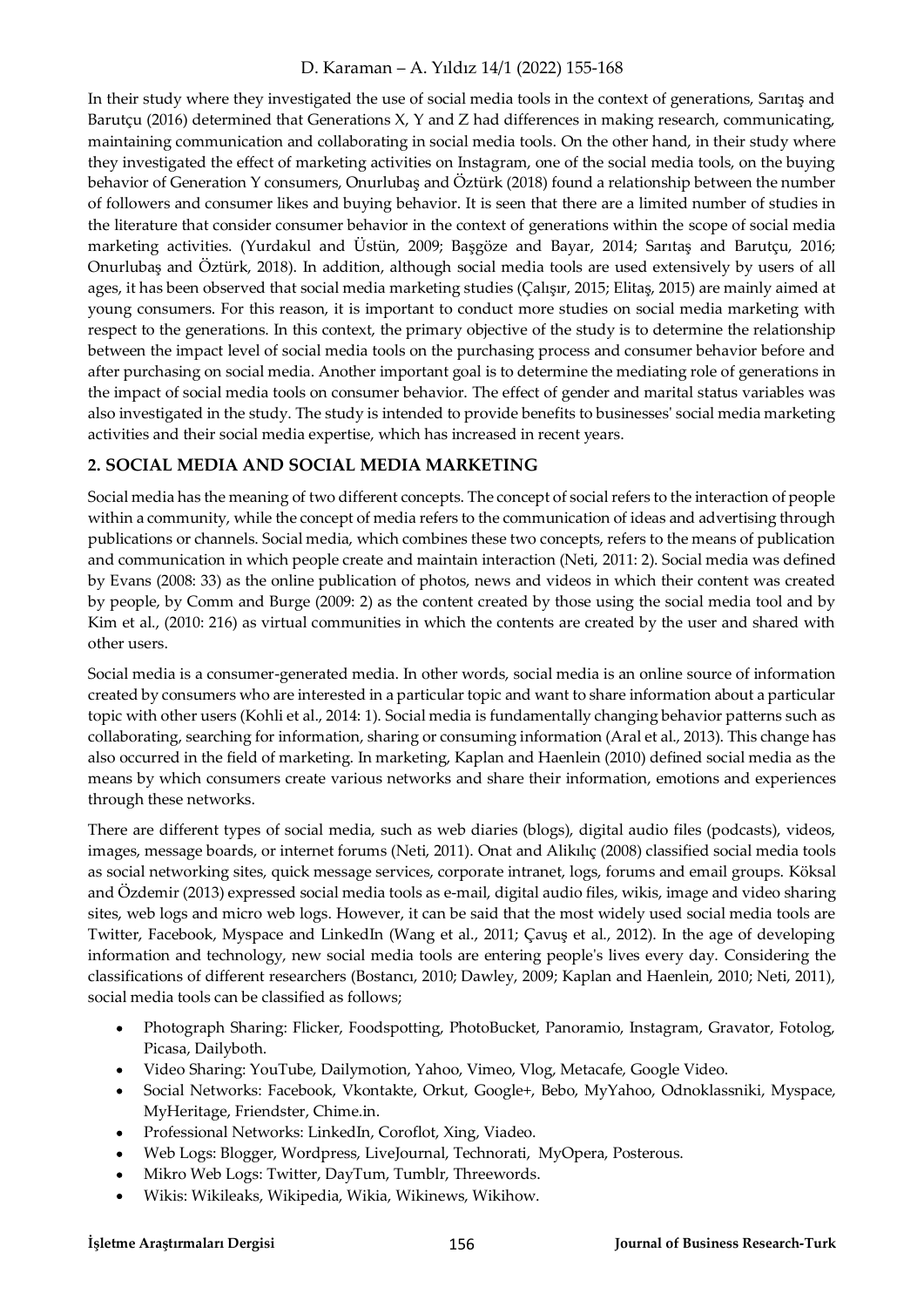- Social Marking: Digg, Delicious, Reddit, StumbleUpon.  $\bullet$
- Digital Audio Files: Apple iTunes, Spotify.
- Cyber Worlds: Second Life, World of War, Active Worlds, Metin2, eMeez, EverQuest, Lineage, Ultima  $\bullet$ Online.

Today, businesses invest in social media tools to increase their online sales (Tsimonis and Dimitriadis, 2014), protect brand and corporate reputation (Lee and Youn, 2009), and engage in consumer conversations about their businesses on social media (Gummerus et al., 2012). Because today, social media has caused changes in the way of doing business for almost every enterprise, including the small ones, and therefore it has become the most powerful tool of these enterprises (Shabbir et al., 2016). Social media also affects consumer decisions and behavior (Yıldız et al., 2020; Nakara et al., 2012). Consumers using social media expect businesses to be fast and responsible. Therefore, some businesses have started to employ social media experts to establish longterm relationships with consumers (Keegan and Rowley, 2017). While social media provides big data on consumers' attitudes towards businesses, it also creates social interaction and creates trust among consumers. This directly affects the purchasing behavior of consumers (Hajli, 2014). Therefore, Frederick et al., (2012) saw social media as a marketing tool that provides competitive power to businesses by making it easier to convince consumers.

Defining social media marketing as the use of social media tools such as social networks, web logs, photo sharing for marketing purposes to bring the products of businesses to consumers and convince consumers to buy them, Neti (2011: 3) addresses the five roles of social media in marketing;

- Creating identity about the products of businesses,
- Ensuring that businesses establish relationships with consumers who do not have information about  $\bullet$ their products,
- Making the business visible,
- Enabling businesses to connect and interact with their competitors in the market,
- Enabling businesses to communicate and interact with consumers.  $\bullet$

Businesses carry out social media marketing in four basic processes; listening to consumers and competitors, creating loyalty, measuring and optimizing. Businesses that listen to consumers determine whether consumers are satisfied with their products and their level of loyalty, and reveal the activities of competitors. In this way, businesses can improve their products, develop new ones, and take advantage of market opportunities (Dholakia and Bagozzi, 2001: 167). Businesses can share their new products with consumers via social media. Business activities in social media tools are effective in creating loyalty among consumers (Hacıefendioğlu, 2010: 61). On the other hand, measuring is the process of following the goals set by the business in social media marketing and evaluating the performance by obtaining data from social media. In this way, the business can also obtain information about the markets and the factors that affect the purchasing decisions of consumers on social media (Özata, 2013). Finally, optimizing is creating long-term relationships with consumers. In this process, businesses can get feedback from consumers and perform activities such as product improvement, strategy and policy development. After this process, the business returns again to the listening process, which is the first one (Dholakia and Bagozzi, 2001: 165).

Currently, the consumers start the product purchasing process by looking at the comments and ratings made by the actual users of the products on social media tools. Those who buy and use the product tend to share their experiences about the product with other users on social media (Hashimzada, 2015: 35). Therefore, online comments and ratings influence consumers decisions before purchasing. Those who buy the product, on the other hand, can influence potential consumers by sharing their comments on social media (Parker, 2010: 263).

# **3. CONSUMER BEHAVIOR IN SOCIAL MEDIA**

Consumption is an essential and constant part of people's daily routine. Consumers are individuals who buy and consume for their needs (İslamoğlu ve Altunışık, 2008: 5). Behavior, on the other hand, is the action tendecy of a consumer with regard to a positive or negative assessment or an idea or object (Kotler and Keller, 2009: 194). Although different definitions have been made for consumer behavior, this concept generally covers the behavior, attitude, communication and interaction activities of consumers before and after purchasing a product (Odabaşı and Barış, 2004: 8). According to Solomon (2009: 33), consumer behavior refers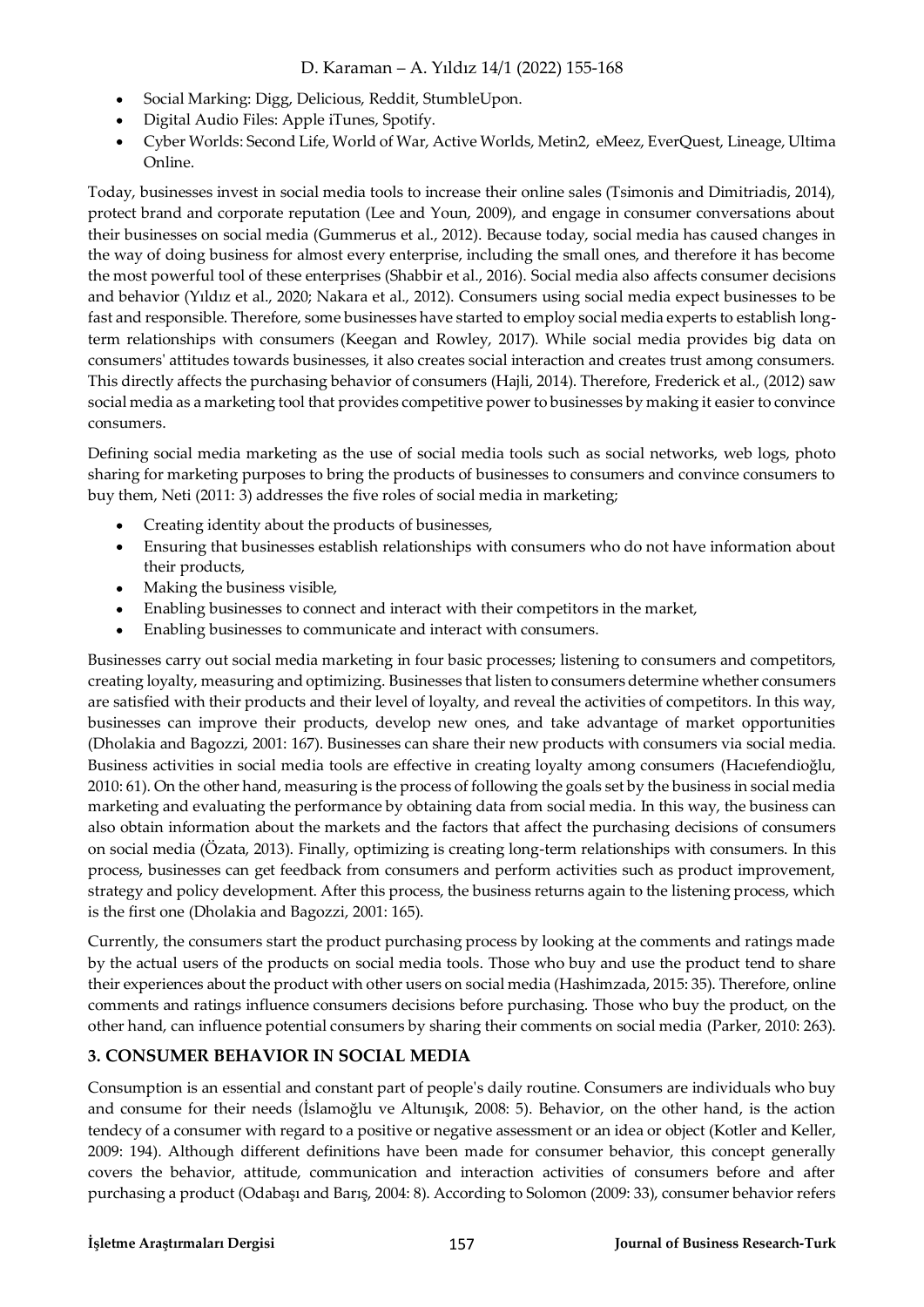to all behaviors at the stages of choosing, using and giving up products or ideas in order to meet the needs and desires of communities or individuals. Yağcı and İlarslan (2010) stated that consumer behavior includes processes that influence activities such as searching for products that consumers decide on to meet their own or others' needs and desires as well as buying them online, using and disposing of. Wilkie (1994: 14) mentions seven basic keys to understand consumer behavior;

- Advertising activities carried out through social media can drive consumer behavior.
- Consumer behavior covers many activities, including psychological and socioeconomic situations.
- $\bullet$ Consumer behavior is a process in which desires and needs turn into behavior.
- Consumer behavior varies.
- Consumer behavior covers various roles such as identifying needs, influencing, purchasing.
- Consumer behavior is affected by external factors such as social environment, alternative product price, market situation.
- Consumer behavior differs in the context of elements such as economic status, occupation, educational status, social group and age.

The research conducted is based on social network theory. Scott (1991: 11) defines social network theory as relationships between users involved in the network. With the social network theory, the relationships that occur in social networks can be examined in the context of behavioral relations (Schultz-Jones, 2009). Consumers can obtain information about businesses and products through social media tools, and perform comparisons and research on the price and quality of products. Thus, consumers can realize a purchasing behavior through social media (Aytan and Telci, 2014). From the point of view of businesses, social media tools allow building strong relationships with consumers and increasing intimacy. Therefore, businesses can influence consumers, sell products and create loyalty with social media tools (Davis et al., 2010: 42).

The process related to the purchasing decision of the consumers starts before the purchasing process takes place and continues after the purchase (Tek and Özgül, 2005: 183). In this process, the purchasing behavior of consumers is affected by social media tools (Constantinides and Stagno, 2011: 20). Because users who consume on social media can affect the purchasing behavior of other users with their individual comments and evaluations (Evans, 2008; Kietzmann et al.; 2011). In other words, the comments of consumers on social media about a product can change the decisions of other consumers by creating a positive or negative brand perception. In this regard, it can be said that social media turns consumers into marketers, and ultimately the consumers put positive or negative pressure on businesses by spreading information about the products of the businesses, such as their values, qualities, and prices (Roberts and Kraynak 2008: 146). At the same time, businesses can offer exclusive campaigns and discounts to their consumers through social media (Chung and Austria, 2010).

The social media tools that influence consumers by various factors are often used by consumers today. These factors are information, design, psychological and cultural factors. Consumers may tend to buy online if the business has provided sufficient information about its products in social media tools and has provided guarantees for the mentioned products (Limayem et al., 2000). Consumers are influenced by the design of social media tools such as colors, images, icons and links. Businesses that design their pages in social media tools in good shape and keep them up-to-date can encourage consumers to buy the products online (Pookulangara and Koesler, 2011). In addition, consumers can easily make purchases if they have enough confidence to buy from a social media tool. Business confidence in social media tools is influenced by the comments of relatives and friends of consumers. Similarly, consumers may be influenced by different cultures when it comes to buying on social media tools (Constantinides, 2004). Online shopping social media tools that provide no social interaction or emotional involvement may not be a suitable place for women (Cha, 2009). Because women and men have different motivators that encourage them to buy. Women are paying attention to psychological and emotional participation in the purchasing process, while men are driven by productivity and convenience (Jen-Hung and Yi-Chun 2010).

According to Howard and Sheth (1969), the consumer behavior before and after the purchase are the two most important stages of the decision making process. Consumer behavior before purchase is the stage where consumer is identifying needs, collecting information and comparing the products with alternatives. After the purchasing process takes place, the consumer behavior after the purchase begins. The consumer behavior after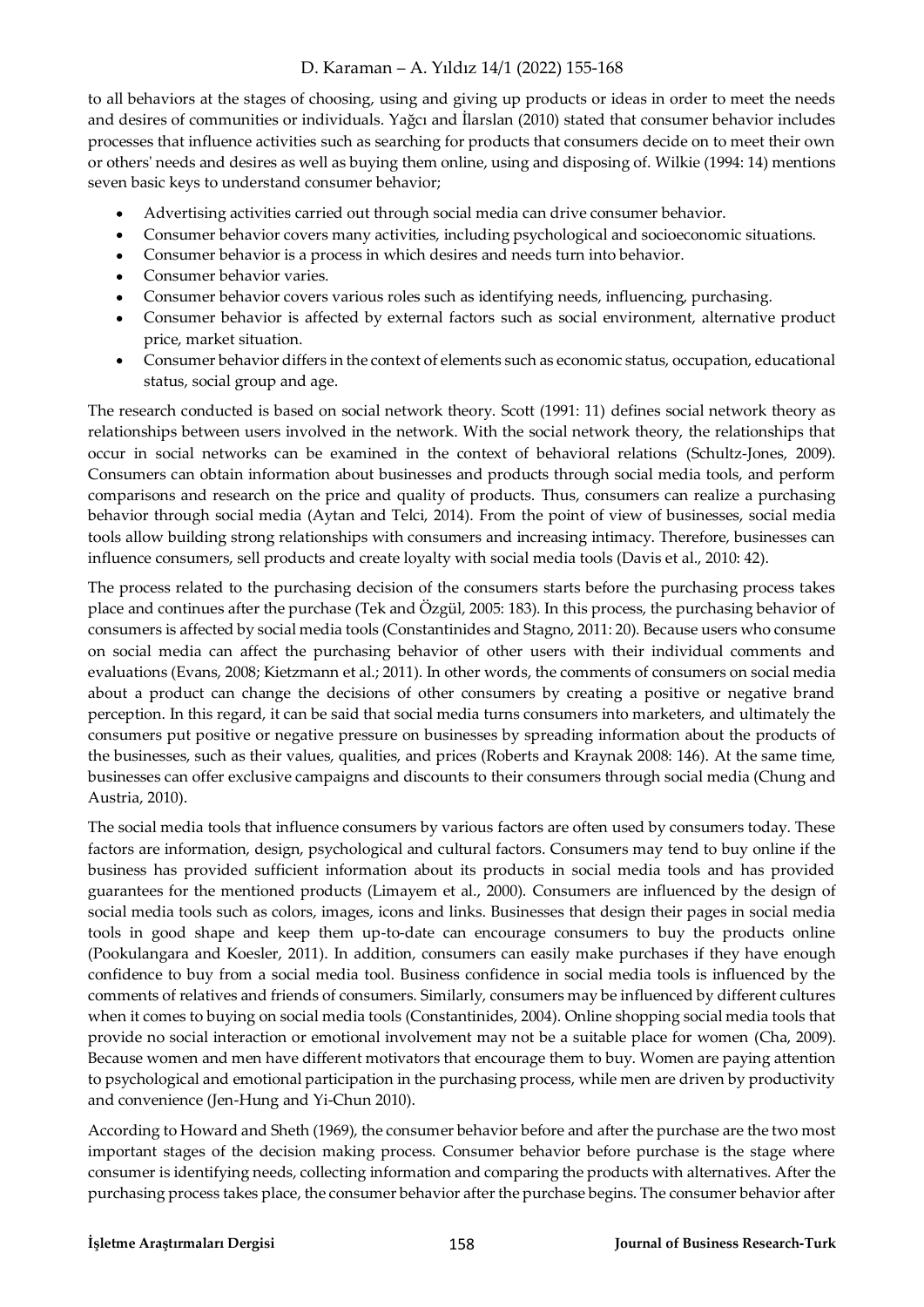purchase includes satisfaction, purchasing again, evaluating the product and sharing comments about the product (Howard and Sheth, 1969; Mitchell and Boustani, 1994).

### **4. LITERATURE REVIEW**

Akar and Topçu (2011) investigated the factors that influence the attitudes of consumers towards marketing through social media. As a result, it was determined that the gender factor was not effective in determining the attitudes towards marketing through social media, and that there was a relationship between income and these attitudes. In their study where they tried to reveal the factors affecting the decision to buy online in social networks, Facebook in particular, Leerapong and Mardjo (2013) identified the factors affecting the behavior of consumers to buy products on social media as advantage, perceived risk, compliance and trust.

Yogesh and Yesha (2014) investigated the impact of using social media tools on decision-making processes of consumers when purchasing. In their research, they concluded that social media comments and ratings influence decisions of consumers, but there is a low tendency to share experiences on social media after a purchase. In a study in which they investigated the impact of advertising activities in social media tools on consumer behavior, Çağlıyan et al,. (2016) found a positive relationship between social media advertisements and purchasing behavior of students.

In his study, which aimed to determine whether social media use changes purchasing behavior of consumers, Torun (2017) found that consumers are influenced by social media in the purchasing process. In their study where they examined the impact of marketing activities carried out with social media tools on purchasing behavior of consumers, Şahin and Yağcı (2017) determined that marketing activities carried out with social media tools had a positive effect on purchasing behavior of consumers. In their study, where they investigated the effect of social media tools on consumers' behavior before and after purchases, Yanar and Yılmaz (2017) found a relationship between consumers' behavior before and after purchases and the frequency of social media use.

Palalic et al., (2020) investigated the effects of social media on purchasing behavior of Pakistani consumers in the context of factors such as complex purchasing, variety search, reducing mismatch or habits. As a result, it was determined that social media has a partly significant effect on the purchasing behavior of Pakistani consumers, and word-of-mouth communication and content reliability were revealed as factors affecting the purchasing behavior of consumers.

# **5. RESEARCH METHOD**

#### **5.1. Research Model and Hypotheses**

The primary goal of the study is to reveal the relationship between the effect of social media tools and consumer behavior in social media before purchase (BP) and after purchase (AP), and the research model created in order to determine the role of generations, gender and marital status in the level of effect of social media tools on the purchasing process is given in Figure 1.

As shown in Figure 1, the hypotheses developed for the purposes of the research are;



**Figure 1.** Research Model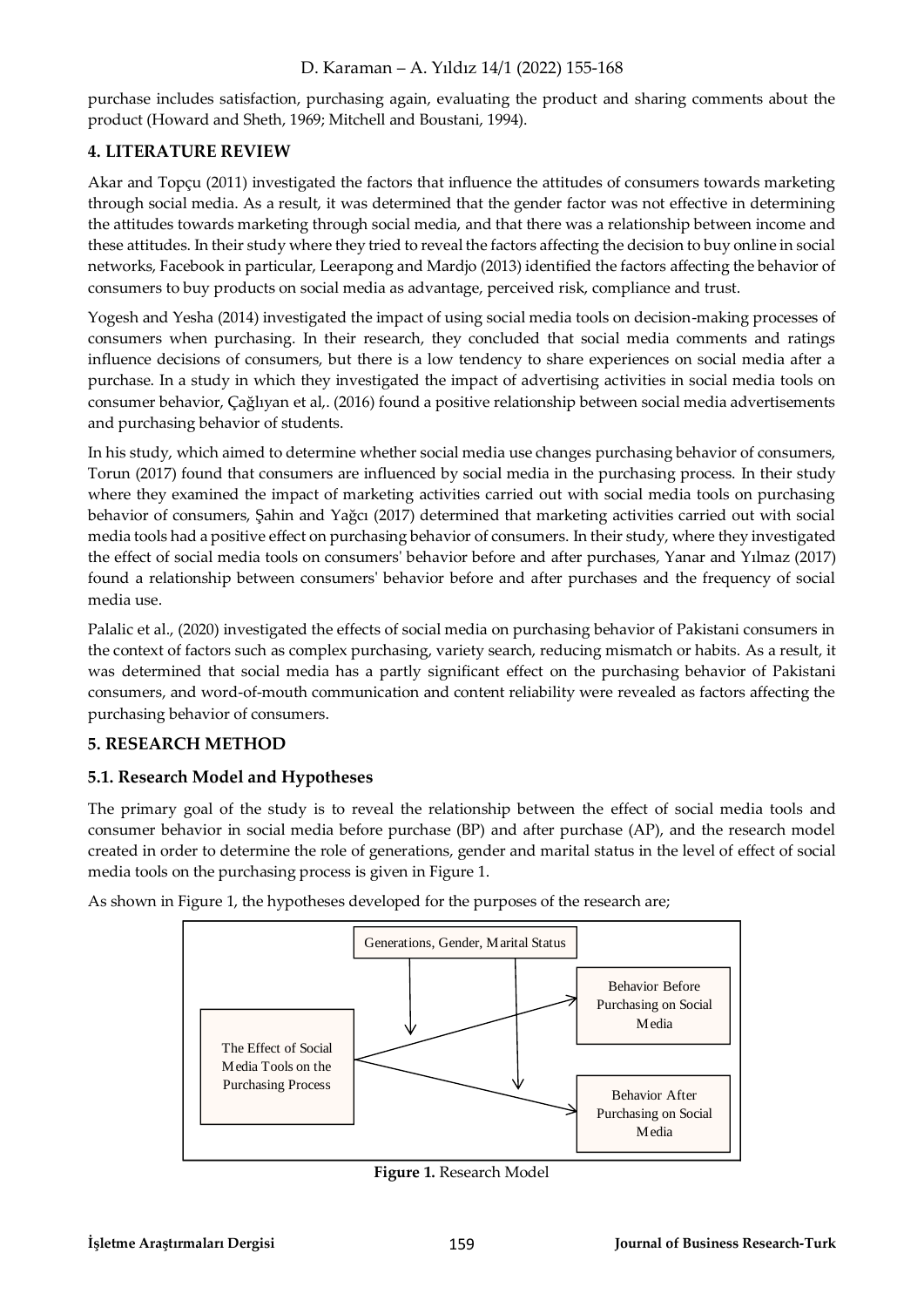As stated in the literature review; Palalic et al. (2020), Torun (2017), Şahin and Yağcı (2017), Çağlıyan et al. (2016), Leerapong and Mardjo (2013), Constantinides and Stagno, (2011) and Parker, (2010) stated in their research that social media tools are effective in the purchasing process of consumers. In the research of Yanar and Yılmaz (2017), it is stated that social media tools affect consumer purchasing behavior both before and after. It was developed in line with these researches, hypotheses H1 and H2 are listed as below:

**H1:** There is a relationship between the effect of social media tools and BP consumer behavior in social media.

**H2:** There is a relationship between the effect of social media tools and AP consumer behavior in social media.

There are a limited number of studies (Sarıtaş and Barutçu, 2016; Onurlubaş and Öztürk, 2018; Yurdakul and Üstün, 2009; Başgöze and Bayar, 2014) examining the relationship of generations between social media tools and purchase intention. From these studies; Sarıtaş and Barutçu (2016) and Onurlubaş and Öztürk (2018) revealed that generations have an influence on purchasing through social media tools. The H3 and H4 hypotheses developed in line with these researches are listed below:

**H3:** Generations have a role with regard to effect of social media tools on BP consumer behavior in social media.

**H4:** Generations have a role with regard to effect of social media tools on AP consumer behavior in social media.

The design of the web pages of the enterprises in social media and the complete, correct and complete information about the products affect the purchasing with social media tools (Limayem et al., 2000; Pookulangara and Koesler, 2011). Chung and Austria (2010) stated that, on the other hand, campaigns can be marketed through social media tools. Based on this, products can be marketed according to gender or marital status with different marketing techniques. On the other hand, Jen-Hung and Yi-Chun (2010) stated that women give importance to emotional ties in social media so that women can make purchases, while men emphasis on efficiency and comfort. H5, H6, H7, and H8 hypotheses developed for gender and marital status in line with these studies are as follows:

**H5:** Genders have a role with regard to effect of social media tools on BP consumer behavior in social media.

**H6:** Genders have a role with regard to effect of social media tools on AP consumer behavior in social media.

**H7:** Marital status has a role with regard to effect of social media tools on BP consumer behavior in social media.

**H8:** Marital status has a role with regard to effect of social media tools on AP consumer behavior in social media.

#### **5.2. Population and Sample**

The data used in the research were obtained from the surveys conducted with citizens residing in Antalya province in November 2019. Therefore, the population of the research consists of those who live in Antalya. According to TURKSTAT data, the population of Antalya province in 2019 is 2,511,700. For large samples, the sample group that has the power to represent the main mass with an error margin of 0.05 is (n) 384 (Yazıcıoğlu and Erdoğan, 2004). Due to the large population of the study, the surveys were applied with the convenience sampling method. Convenience sampling is the method in which the units in the sample are not chosen randomly. Therefore, it is not necessary to represent the population. In addition, non-random sampling methods give more significant results in some studies (Kurtuluş, 2010). Considering the purpose of the research, the convenience sampling method was chosen from non-random sampling methods. The surveys were applied to the baby boomer, X, Y and Z generations by convenience sampling method. The convenience sampling method was preferred in the study because it allows accessing more data quickly (Nakip, 2013: 227). A total of 664 surveys were conducted.

#### **5.3. Data Collection Tools**

5-item Likert survey was used as a data collection tool in the study. The survey consists of four parts. The first part contains statements about the demographic characteristics of participants and their level of social media use. The consumer behavior before purchasing on social media was included in the second part while the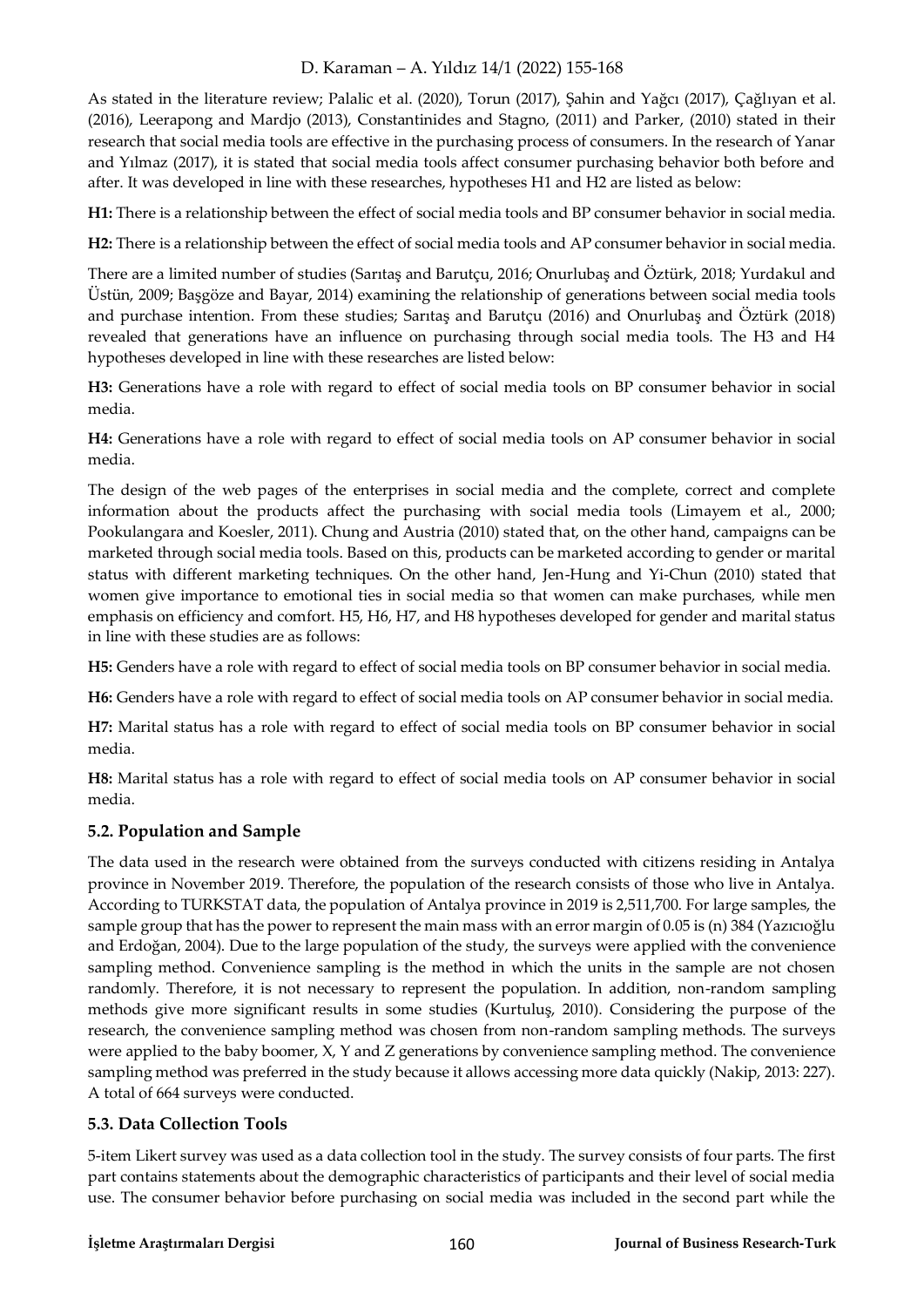consumer behavior after purchasing on social media was included in the third part and the effect of social media tools in the purchasing process was included in the fourth part. In order to determine the effect of social media on consumer behavior before and after purchase, a survey whose validity and reliability has been proven by Baycan (2017), İşlek (2012), Özcan and Akıncı (2017) and Sönmez (2016) was used in the study.

Exploratory Factor Analysis (EFA) and Confirmatory Factor Analysis (CFA) were performed in order to determine the validity of the scales used in the study (Gürbüz and Şahin, 2015). Kurtosis and skewness values were examined for the normal distribution of the data. The fact that kurtosis and skewness valaues of most items in the scales were between (+3) and (-3) supports that the data showed a normal distribution (Shao, 2002). Cronbach's Alpha (CA) values of the scales were checked for reliability. According to Kalaycı (2014), CA values must be above 0.60 for the reliability of the scales. In addition, Tavşancıl (2010) stated that variance rates between 40% and 60% are acceptable rates in factor analysis.

#### **5.4. Validity and Reliability Results of the Scales**

The BP Consumer Behavior Scale in social media consists of 10 expressions and the CA value is 0.86. The scale's having a sample size suitable for factor analysis is supported by the fact that the KMO value is 0.894. The determination of the p value of the scale as P<0.000, the Chi-Square value as 2303,779 and the degree of freedom (df) as 45 shows that the data has a multivariate normal distribution. One dimension was obtained as a result of the factor analysis performed. The total variance explanation ratio of the dimension is 45%, and the factor load values of the expressions vary between 0.561 and 0.763. In the model obtained as a result of the CFA analysis,  $\chi$ 2 / df 4,75; the GFI value was calculated as 0.96, the comparative fit index (CFI) value was calculated as 0.97 and the root mean square error of approximation (RMSEA) was calculated 0.07. Results support the reliability and validity of the scale (Kalaycı, 2014; Tavşancıl, 2010).

The AP Consumer Behavior Scale in social media consists of 9 expressions and the CA value is 0.89. The scale's having a sample size suitable for factor analysis is supported by the fact that the KMO value is 0.879. The determination of the p value of the scale as P<0.000, the Chi-Square value as 3156,521 and the degree of freedom (df) as 36 shows that the data has a multivariate normal distribution. One dimension was obtained as a result of the factor analysis performed. The total variance explanation ratio of the dimension is 54 %, and the factor load values of the expressions vary between 0,605 and 0,812. In the model obtained as a result of the CFA analysis,  $\chi$ 2 / df 5,22; the GFI value was calculated as 0.97, the comparative fit index (CFI) value was calculated as 0.99 and the root mean square error of approximation (RMSEA) was calculated 0.08. Results support the reliability and validity of the scale (Kalaycı, 2014; Tavşancıl, 2010).

The Scale of Effect of social media tools on Purchasing Process consists of 8 expressions and the CA value is 0.90. The scale's having a sample size suitable for factor analysis is supported by the fact that the KMO value is 0.896. The determination of the p value of the scale as P<0.000, the Chi-Square value as 3166,820 and the degree of freedom (df) as 28 shows that the data has a multivariate normal distribution. One dimension was obtained as a result of the factor analysis performed. The total variance explanation ratio of the dimension is 60 %, and the factor load values of the expressions vary between 0,631 and 0,828. In the model obtained as a result of the CFA analysis,  $\chi$ 2 / df 4,92; the GFI value was calculated as 0.98, the comparative fit index (CFI) value was calculated as 0.99 and the root mean square error of approximation (RMSEA) was calculated 0.07. Results support the reliability and validity of the scale (Kalaycı, 2014; Tavşancıl, 2010).

#### **6. FINDINGS**

The demographic characteristics of the participants are given in Table 1. As shown in Table 1, 42.7% of participants are male and 57.3% are female. 13.7% of participants are from the Baby Boomer generation while 17.2% are from Generation X, 31.3% are from Generation Y, and 37.8% are from Generation Z. In the context of marital status, 46.4% of participants were married, while 53.6% were single.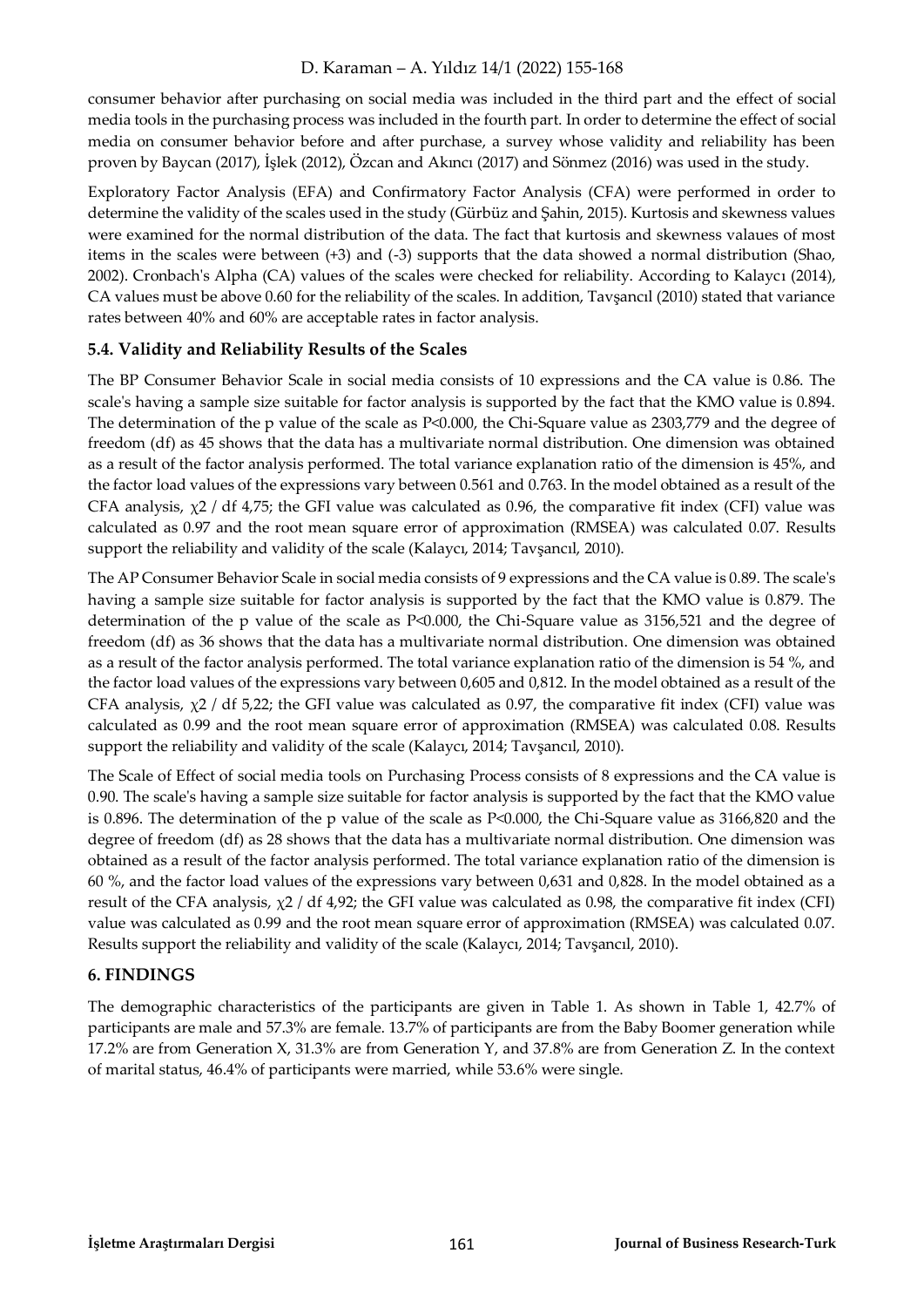|               |               | F   | $\%$ |              |                      |     | $\%$ |
|---------------|---------------|-----|------|--------------|----------------------|-----|------|
| Gender        | Woman         | 379 | 57,3 | Year of      | 1964 and earlier     | 91  | 13,7 |
|               | Man           | 285 | 42,7 | <b>Birth</b> | 1965-1979 $(X)$      | 114 | 17,2 |
| Marital       | Married       | 308 | 46,4 |              | 1980-1994 (Y)        | 208 | 31,3 |
| status        | Single        | 356 | 53,6 |              | 1995 and later $(Z)$ | 251 | 37,8 |
|               |               |     |      |              |                      |     |      |
| Education     | Primary       | 85  | 12,8 | Profession   | Student              | 200 | 30,1 |
| <b>Status</b> | High school   | 104 | 15,7 |              | Public Employee      | 161 | 24,3 |
|               | Undergraduate | 157 | 23,6 |              | Private sector       | 118 | 17,8 |
|               | Graduate      | 269 | 40,5 |              | Self-employment      | 62  | 9,3  |
|               | Postgraduate  | 49  | 7,4  |              | Not working          | 123 | 18,5 |
|               | Total         | 664 | 100  |              | Total                | 664 | 100  |

**Table 1.** The Demographic Characteristics of the Participants

Participants were asked questions about how much time they spent on social media, for how long they have been using social media, and with which devices they are using social media. The results obtained are given in Table 2.

|                                     | Variable                            | F   | $\frac{0}{0}$ |
|-------------------------------------|-------------------------------------|-----|---------------|
| How many hours a day do you         | Less than 1 hour                    | 146 | 22,0          |
| spend on social media on average?   | 1-2 hours                           | 234 | 35,2          |
|                                     | 3-4 hours                           | 175 | 26,4          |
|                                     | 4-5 hours                           | 60  | 9,0           |
|                                     | More than 5 hours                   | 49  | 7,4           |
| How long have you been using        | Less than 1 year                    | 26  | 3,9           |
| social media tools?                 | More than 1 year less than 2 years  | 44  | 6,6           |
|                                     | More than 2 years less than 3 years | 56  | 8,4           |
|                                     | More than 3 years less than 4 years | 57  | 8,6           |
|                                     | More than 4 years less than 5 years | 82  | 12,3          |
|                                     | More than 5 years                   | 399 | 60,1          |
| What kind of devices do you use for | Personal Computer                   | 26  | 3,9           |
| accessing social media tools?       | <b>Workplace Computer</b>           | 11  | 1,7           |
|                                     | Tablet-Handheld Computer            | 10  | 1,5           |
|                                     | Smart phone                         | 617 | 92,9          |
|                                     | Total                               | 664 | 100           |

| Table 2. Social Media Usage Characteristics of Participants |
|-------------------------------------------------------------|
|-------------------------------------------------------------|

In Table 2, it is seen that 35.2% of participants spend an average of 1-2 hours per day and 26.4% spend 3-4 hours per day on social media. As for the duration of using social media tools, it was determined that 60.1% of participants used social media tools for more than 5 years. 92.9% of participants access social media tools via smartphones. These findings show that participants in the study had sufficient knowledge of social media and used social media tools in their daily lives.

A correlation analysis was performed to determine the relationship between the effect of social media tools in the purchasing process (EFFECT) and BP and AP consumer behavior in social media. Results are given in Table 3. According to the results, it was determined that there was no significant relationship between the effect of social media tools in the purchasing process and consumer behavior in social media before and after the purchase. Because of this, H1 and H2 were rejected.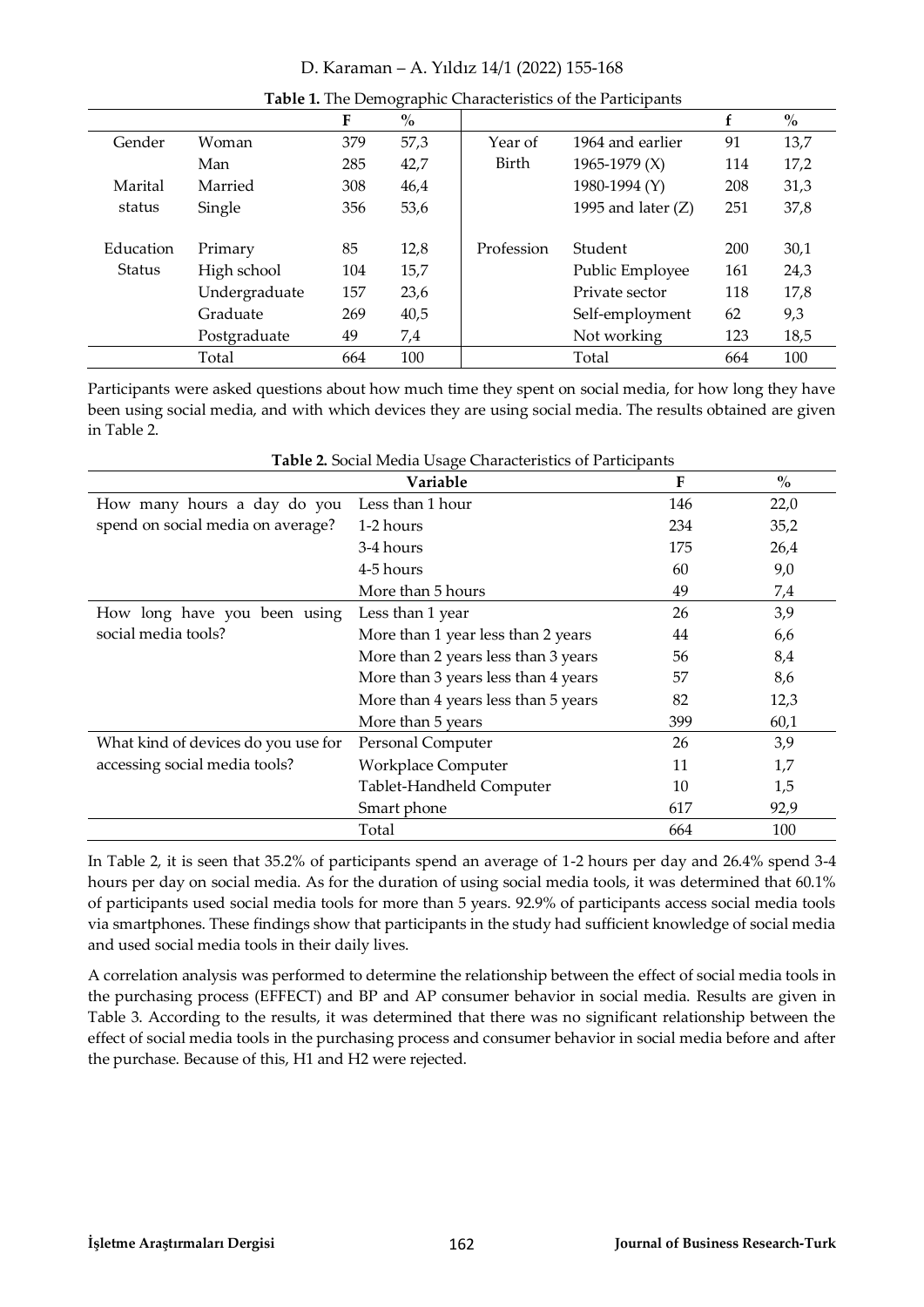|               |              | <b>EFFECT</b> | АP       | BP       |
|---------------|--------------|---------------|----------|----------|
|               | Correlation  |               | 0,054    | 0,025    |
| <b>EFFECT</b> | Significance |               | 0,166    | 0,520    |
| AP            | Correlation  | 0,054         |          | $0,602*$ |
|               | Significance | 0,166         |          | 0,000    |
| BP            | Correlation  | 0,025         | $0,602*$ |          |
|               | Significance | 0,520         | 0,000    |          |

#### **Table 3.** Relatioship Between EFFECT and BP and AP Consumer Behaviour

 $*_{p<0,05}$ 

A hierarchical regression model has been established to determine whether generations have a role in the effect of social media tools on BP consumer behavior in the purchasing process. Results are given in Table 4. When examining the results in terms of hypothesis 3, an increase in R2 (from 0.025 to 0.382) and a decrease in standard error (from 1,000 to 0.925) were determined in the second model, and the second model was found to be statistically significant. Therefore, generations have an intermediary role in the effect of social media tools in purchasing process on BP consumer behavior in social media and H3 is accepted.

|                      |      |      |                    |       | Change |        |              |  |  |
|----------------------|------|------|--------------------|-------|--------|--------|--------------|--|--|
| Model                |      | R2   | Adj R <sub>2</sub> | S.H.  | R2     |        | Significance |  |  |
|                      | ,001 | ,025 | $-.001$            | 1,000 | ,025   | 414,   | ,520         |  |  |
|                      | 146  | .382 | 144                | 925   | ,357   | 56,629 | $,000*$      |  |  |
| $\sim$ $\sim$ $\sim$ |      |      |                    |       |        |        |              |  |  |

 $*p<0,05$ 

A hierarchical regression model has been established to determine whether generations have a role in the effect of social media tools on AP consumer behavior in the purchasing process. Results are given in Table 5. When examining the results in terms of hypothesis 4, an increase in R2 (from 0.003 to 0.142) and a decrease in standard error (from 0,999 to 0.927) were determined in the second model, and the second model was found to be statistically significant. Therefore, generations have an intermediary role in the effect of social media tools in purchasing process on AP consumer behavior in social media and H4 is accepted.

|       |      |      |                    |      | Change |        |              |
|-------|------|------|--------------------|------|--------|--------|--------------|
| Model | -    | R2   | Adj R <sub>2</sub> | S.H. | R2     |        | Significance |
|       | ,054 | ,003 | 001                | 999  | ,003   | 1,920  | ,166         |
|       | ,377 | 142  | 140                | ,927 | ,139   | 54,887 | $,000*$      |

**Tablo 5.** The Role of Generations in AP Consumer Behavior in Social Media

 $*p<0,05$ 

In the hierarchical regression analyzes conducted to determine the role of gender in the effect of social media tools in the purchasing process on BP and AP consumer behavior in social media, it was determined that gender does not have a mediator role. Therefore, H5 and H6 are rejected.

A hierarchical regression model has been established to determine whether marital status has a role in the effect of social media tools on BP consumer behavior in the purchasing process. Results are given in Table 6. When examining the results in terms of hypothesis 7, an increase in R2 (from 0.001 to 0.053) and a decrease in standard error (from 1,000 to 0.974) were determined in the second model, and the second model was found to be statistically significant. Therefore, marital status has an intermediary role in the effect of social media tools in purchasing process on BP consumer behavior in social media and H7 is accepted.

|  |  |  | Table 6. The Role of Marital Status in BP Consumer Behavior in Social Media |  |
|--|--|--|-----------------------------------------------------------------------------|--|
|  |  |  |                                                                             |  |

|       |      |      |                    |       | Change         |        |              |  |
|-------|------|------|--------------------|-------|----------------|--------|--------------|--|
| Model |      | R2   | Adj R <sub>2</sub> | S.H.  | R <sub>2</sub> |        | Significance |  |
|       | ,025 | ,001 | $-.001$            | 1,000 | ,001           | ,414   | ,520         |  |
|       | ,230 | ,053 | ,050               | 974   | ,052           | 18.427 | $,000*$      |  |

 $*p<0,05$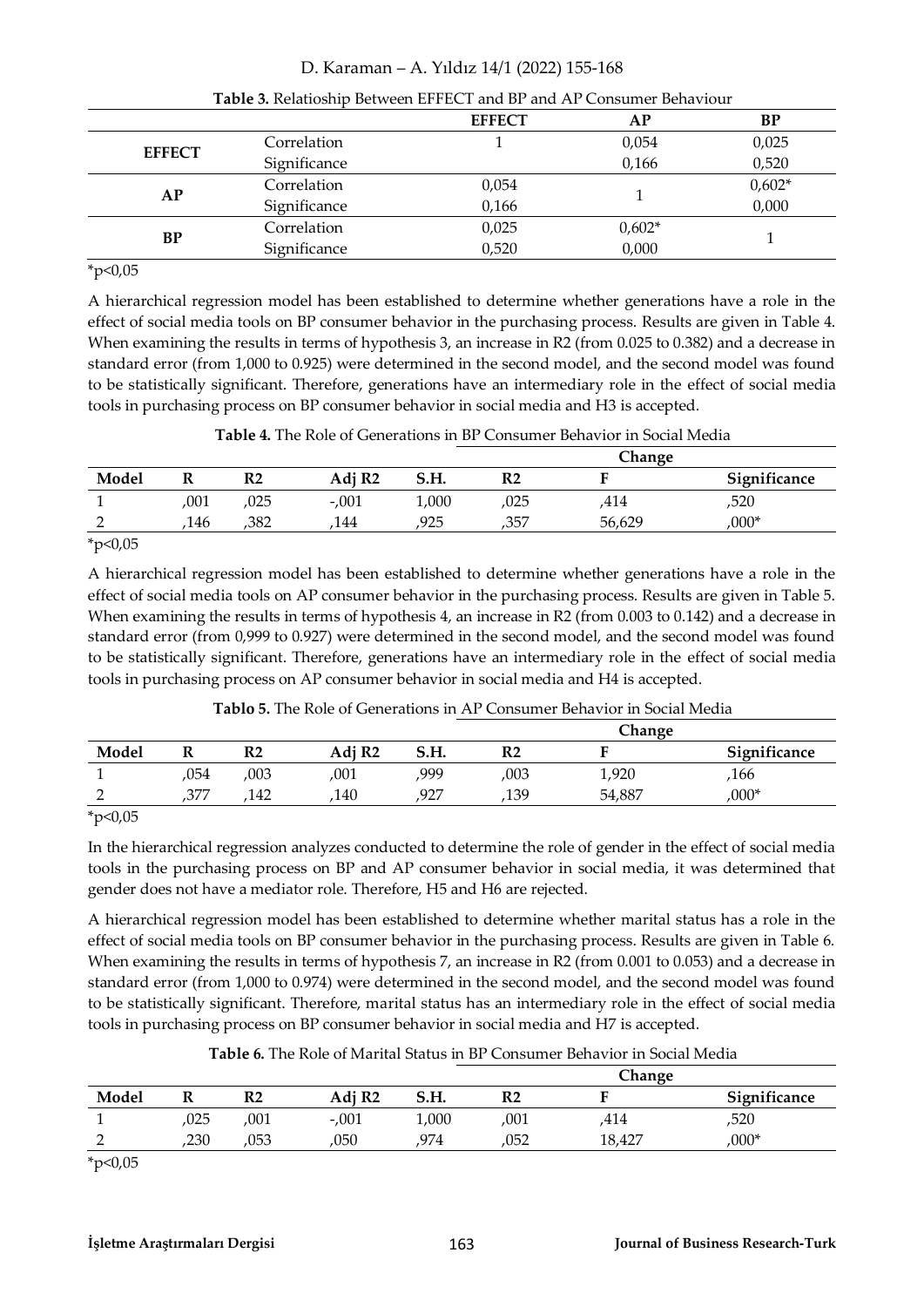The statistical findings of the hierarchical regression analysis conducted to determine the mediating role of marital status on AP consumer behavior in social media are given in Table 7.

|       |      |      |                    |      | Change |        |              |  |
|-------|------|------|--------------------|------|--------|--------|--------------|--|
| Model |      | R2   | Adj R <sub>2</sub> | S.H. | R2     |        | Significance |  |
|       | ,054 | ,003 | ,001               | 999  | ,003   | 1,920  | ,166         |  |
|       | ,233 | 054  | ,051               | 974  | .051   | 18,901 | $,000*$      |  |
| .     |      |      |                    |      |        |        |              |  |

**Table 7.** The Role of Marital Status in AP Consumer Behavior in Social Media

 $*p<0,05$ 

When examining the results in terms of hypothesis 8, an increase in R2 (from 0.003 to 0.054) and a decrease in standard error (from 0,999 to 0.974) were determined in the second model, and the second model was found to be statistically significant. Therefore, marital status has an intermediary role in the effect of social media tools in purchasing process on AP consumer behavior in social media and H8 is accepted.

#### **7. CONCLUSION AND DISCUSSION**

For the purpose of the study, data was collected from citizens residing in Antalya district by means of a surveys. EFA and CFA analyses were performed to ensure the validity and reliability of the scales used in the study. The data was showing a normal distribution. CA, KMO, total variance description ratio and fit index values have shown that the scales are valid and reliable. Correlation and regression analyses were performed to test the hypotheses with the data obtained.

It has been determined that there is no significant relationship between the effect of social media tools on the purchasing process and consumer behavior before and after purchasing on social media. Therefore, H1 and H2 were rejected. This result is partially similar to the study of Yogesh and Yesha (2014). Yogesh and Yesha (2014) found in their research that social media tools affect the purchasing decision, but sharing posts on the social media after purchasing is low. Therefore, it can be said that consumers do not tend to share much about the products they use after purchasing in social media tools. But since satisfied customers commenting on businesses and products will lead other consumers to buy these products, it is recommended that businesses implement policies such as campaigns and discounts to encourage satisfied consumers to comment on social media. On the other hand, our research results were found in the opposite direction with the results of the Palalic et al. (2020), Torun (2017), Çağlıyan et al. (2016), Leerapong and Mardjo (2013), Constantinides and Stagno, (2011) researches. According to the results of Palalic et al. (2020), while social media tools affect the purchasing behavior of Pakistani consumers, consumers do not trust the comments of other consumers who comment on the social media. Çağlıyan et al. (2016) found a positive correlation between students' purchasing behavior and social media advertisements in their study with the data they obtained from Selçuk University students. Constantinides and Stagno, (2011), as a result of their study by collecting data from students in the Netherlands, determined that compared to traditional communication channels, social media still plays a secondary role in the selection of students. Researchers state that consumers' purchasing decisions are affected by demographic, cultural, social and economic factors (Czinkota et al., 2000; Dibb et al., 2001; Solomon and Stuart, 2003). Therefore, contrary to some studies, it can be said that these factors are the reason why there is no relationship between the effect of social media tools on the purchasing process and consumer behavior in social media before and after purchasing in this study.

It has been determined that generations have an intermediary role in the effect of social media tools on BP and AP consumer behavior. Hence, H3 and H4 were accepted. Therefore, in the context of generations, it can be said that social media tools have an effect on BP and AP consumer behavior. There are very limited studies on this subject. Sarıtaş ve Barutçu (2016) found that generations play a significiant role in the buying process via social media tools. Besides, Onurlubaş and Öztürk (2018) stated that the generation Y has a tendency to buy products from businesses with a high number of followers on social media and with more likes. In the past studies, it is stated that purchases can be made by being influenced by social media according to demographic characteristics such as age. this issue has been proved statistically in the context of generations with this study. Therefore, it is recommended that businesses engaged in marketing activities on social media should create a social media unit within their own organization or work with outsourcing and social media experts to update their social media pages instantly, increase the number of loyal followers and make their products visible.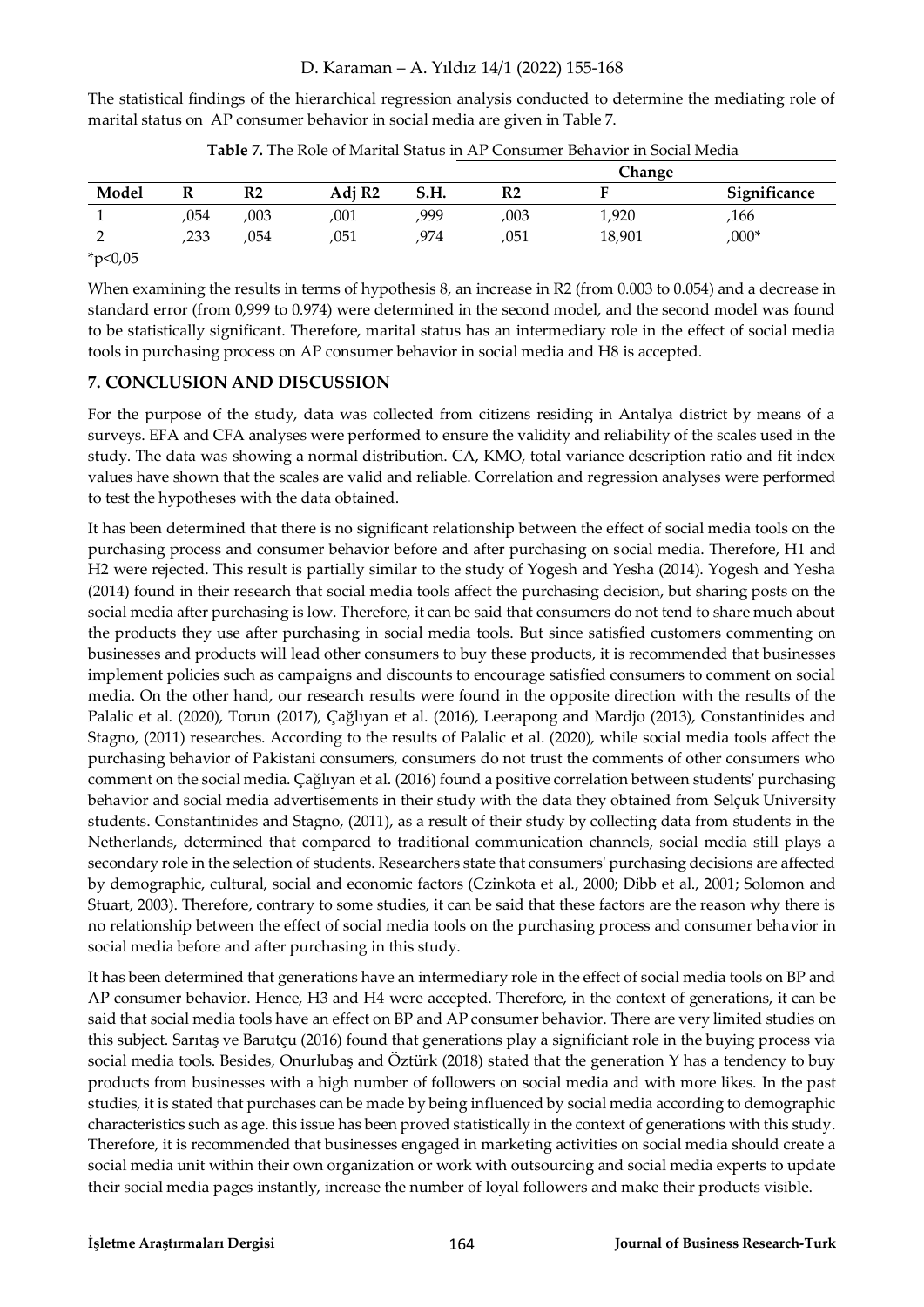It was concluded that gender does not play a mediating role in the effect of social media tools on BP and AP consumer behavior. This result supports the conclusion of Akar and Topçu (2011) that gender factor is not effective in determining attitudes towards marketing through social media. Therefore, H5 and H6 were rejected. It has been determined that marital status has a mediating role in the effect of social media tools on BP and AP consumer behavior. Hence, H7 and H8 were accepted.

The study was conducted with the data collected through surveys applied to citizens residing in Antalya province. The questionnaires were applied to Baby Boomer, X, Y and Z generations. Due to the limited number of studies in the literature in the context of generations and marital status, the discussion could not be made at the desired level. In future studies, it is thought that examining BP and AP consumer behavior in social media in the context of generations and other variables will contribute to the literature and businesses.

#### **REFERENCES**

- Akar, E., Topçu, B. (2011). An Examination of the Factors Influencing Consumers' Attitudes toward Social Media Marketing. *Journal of Internet Commerce, 10*(1), 35-67.
- Aral, S., Dellarocas, C., Godes, D. (2013). Introduction to the Special Issue Social Media and Business Transformation: A Framework for Research. *Information Systems Research, 24*(1), 3-13.
- Aytan, C., Telci, E. E. (2014). Markaların Sosyal Medya Kullanımının Tüketici Davranışı Üzerindeki Etkileri. *The Turkish Online Journal of Design, Art and Communication, 4*(4), 1-15.
- Başgöze, P., Bayar, N. A. (2014). Eko Otellerden Hizmet Satın Alımında Kuşaklar Arası Farklılaşmalar Üzerine Bir Çalışma. *Sosyoekonomi, 23*(24), 118-130.
- Baycan, P. (2017). *Sosyal Medyanın Y Kuşağı Satın Alma Davranışı Üzerindeki Rolü.* Yayımlanmamış Yükseklisans Tezi, İstanbul Ticaret Üniversitesi Dış Ticaret Enstitüsü, İstanbul.
- Bostancı, M. (2010). *Sosyal Medyanın Gelişimi ve İletişim Fakültesi Öğrencilerinin Sosyal Medya Kullanım Alışkanlıkları*. Yayımlanmamış Yükseklisans Tezi, Erciyes Üniversitesi, Kayseri.
- Canziani, B., Welsh, D., Dana, L.P., Ramadani, V. (2020). Claiming a Family Brand Identity: The Semiotics of Website Storytelling. *Canadian Journal of Administrative Sciences*, Early Publication, doi: 10.1002/cjas.1543
- Cha, J. (2009). Shopping on Social Networking Web Sites: Attitudes Toward Real Versus Virtual Items. *Journal of Interactive Advertising,* 10(1), 77-93.
- Chung, C., Austria, K (2010). *Social Media Gratification and Attitude toward Social Media Marketing Messages A Study of the Effect of Social Media Marketing Messages on Online Shopping Value.* Northeast Business & Economics Association, New Jersey, 581-586.
- Comm, J., Burge. K. (2009). *Twitter Power. How to Dominate Your Market One Tweet at a Time.* New Jersey, John Wiley & Sons.
- Constantinides, E. (2004). Influencing the Online Consumer's Behavior: the Web Experience. *Internet Research,* 14, 111-126.
- Constantinides, E., Stagno, M. C. (2011). Potential of the Social Media as Instruments of Higher Education Marketing: A Segmentation Study. *Journal of Marketing for Higher Education, 21*(1), 7-24.
- Czinkota, M. R., Cickson, P. R., Dune, P., Griffin, A., Hoffman, K. D., Hutt, M. D., Lindgren, J. H., Lusch, R. F., Ronkainen, I. A., Sheth, J. N., Shimp, T. A., Siguaw, J. A., Simpson, P. M., Speh, T. W., Urbany, J. E. (2000). *Marketing Best Practices*. The Dryden Press, Fort Worth, TX.
- Çağlıyan, V., Işıklar, E., Hassan, S. A. (2016). Üniversite Öğrencilerinin Satın Alma Davranışlarında Sosyal Medya Reklamlarının Etkisi: Selçuk Üniversitesi'nde Bir Araştırma. *Selçuk Üniversitesi Sosyal ve Teknik Araştırmalar Dergisi,* 11, 43-56.
- Çalışır, G. (2015). Kişilerarası İletişimde Kullanılan Bir Araç Olarak Sosyal Medya: Gümüşhane Üniversitesi İletişim Fakültesi Öğrencilerine Yönelik Bir Araştırma. *NWSA Humanities, 10*(3), 115-144.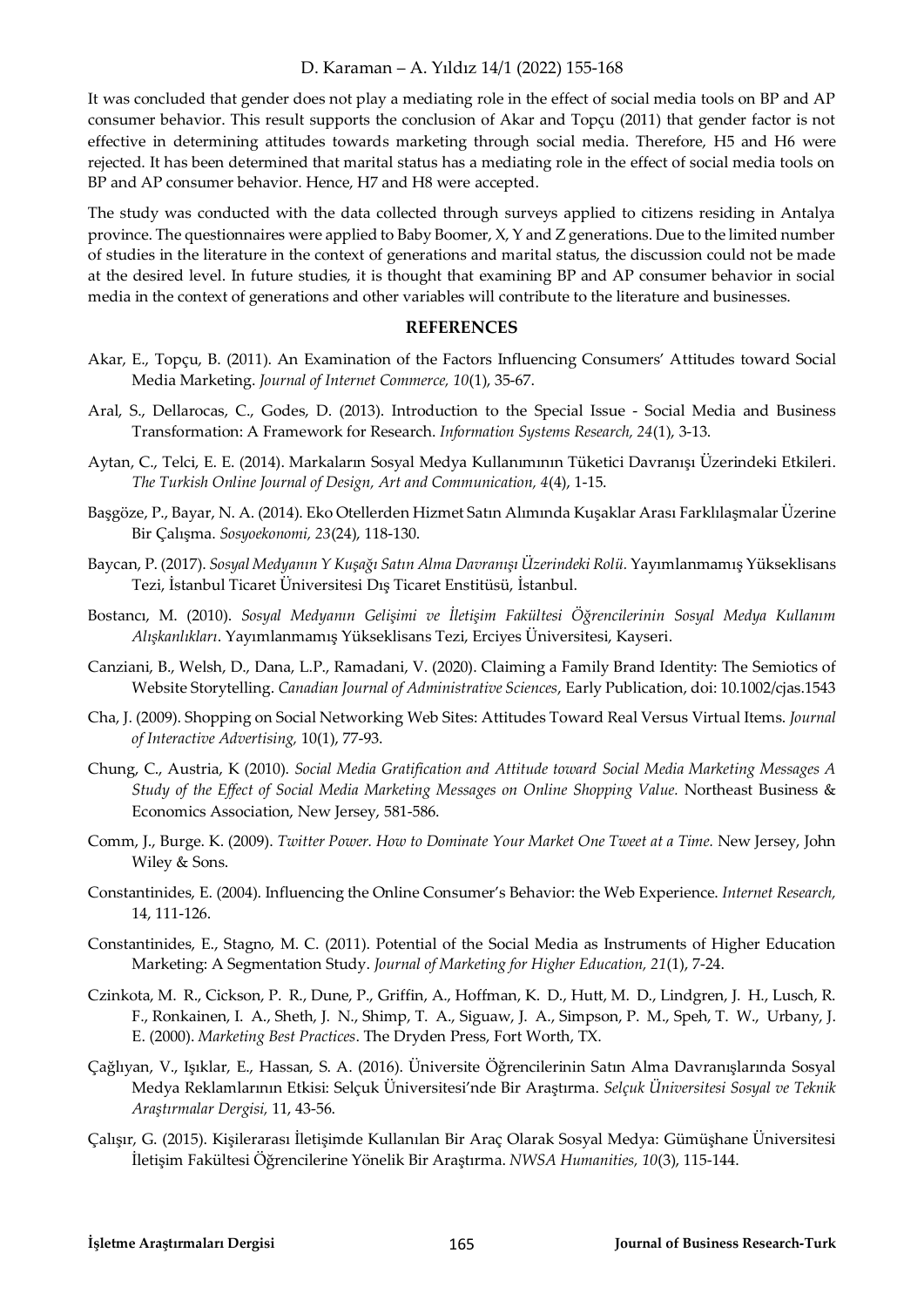- Çavuş, N., Ertaç-Varoğlu, D., Serdaroğlu, R. (2012). Segmenting Student Profiles on the Usage of Social Networking Media: A Case Study on Facebook. *4th International Future Learning Conference: E-Learning*, İstanbul, 648-663.
- Davis M. R., Malthouse, E. C., Calder, B. J. (2010). Engagement with Online Media. *Journal of Media Business Studies, 7*(2), 39-56.
- Dawley, L. (2009), Social Network Knowledge Construction: Emerging Virtual World Pedagogy. *Horizon, 1*(2), 109-121.
- Dholakia, U., Bagozzi, R. P. (2001), Consumer Behavior in Digital Environments. In *Digital Marketing,* (Ed. J. Wind, V. Mahajan), Wiley, New York, 163-200.
- Dibb, S., Simkin, L., Pride, W. P., Ferrell, O. C. (2001). *Marketing Concepts and Strategies*. Houghton‐Mifflin Company, Boston, MA.
- Elitaş, T. (2015). Social Media Usage by Open Education Faculties: Atatürk University Case. *Procedia Social and Behavioral Sciences,* 176, 243-250.
- Evans, D. (2008). *Social Media Marketing: An Hour a Day.* Sybex, New York.
- Frederick, H., Maritz, A., Mayal, M. (2012). *Testing a Practice-based Theory of Entrepreneurial Marketing and Social Media.* ACERE and DIANA International Conference, Fremantle, Australia, 1-15.
- Gummerus, J., Liljander, V., Weman, E., Pihlström, M. (2012). Customer Engagement in a Facebook Brand Community. *Management Research Review, 35*(9), 857-877.
- Gürbüz, S., Şahin, F. (2015). *Sosyal Bilimlerde Araştırma Yöntemleri.* Seçkin Yayınları, Ankara.
- Hacıefendioğlu, Ş. (2010). Sosyal Paylaşım Sitelerinde Üye Bağlılığı Üzerine Bir Araştırma. *Kocaeli Üniversitesi SBE Dergisi, 20*(2), 56-71.
- Hajli, N. (2014). A Study of the Impact of Social Media on Consumers. *International Journal of Market Research, 56*(3), 387-404.
- Hashimzada, A. (2015). *Sosyal Medyanın Pazarlama İletişiminde Kullanılması.* Yayınlanmamış Yükseklisans Tezi, İstanbul Üniversitesi, Sosyal Bilimler Enstitüsü, İstanbul.
- Howard, J. A., Sheth, J. N. (1969). *A Theory o f Buyer Behaviour.* John Wiley & Sons, New York.
- Hsiao, M. H. (2009). Shopping Mode Choice: Physical Store Shopping versus e-Shopping. *Logistics and Transportation Review*, 45, 86-95.
- İslamoğlu, A. H., Altunışık, R. (2008). *Tüketici Davranışları*. Beta Yayıncılık, İstanbul.
- İşlek, M. S. (2012). *Sosyal Medyanın Tüketici Davranışlarına Etkileri: Türkiye'deki Sosyal Medya Kullanıcıları Üzerine Bir Araştırma.* Yayımlanmamış Yükseklisans Tezi, Karamanoğlu Mehmetbey Üniversitesi.
- Jen-Hung, H., Yi-Chun, Y. (2010). Gender Differences in Adolescents' Online Shopping Motivations. *African Journal of Business Management, 4*(6), 849-857.
- Jocz, K. E., Quelch, J. A. (2008). An Exploration of Marketing's Impacts on Society: A Perspective Linked to Democracy. *Journal of Public Policy & Marketing, 27*(2), 202-206.
- Kalaycı, Ş. (2014). *SPSS Uygulamalı Çok Değişkenli İstatistiksel Teknikler.* Asil Yayıncılık, Ankara.
- Kaplan, A. M., Haenlein, M. (2010). Users of the World, Unite! The Challenges and Opportunities of Social Media. *Business Horizons, 53*(1), 59-68.
- Keegan, B., Rowley, J. (2017). Evaluation and Decision Making in Social Media Marketing. *Management Decision, 55*(1), 15-31.
- Kietzmann, J. H., Hermkens, K., McCarthy, I. P., Silvestre, B. S. (2011). Social Media? Get Serious! Understanding the Functional Building Blocks of Social Media. *Business Horizons,* 54, 241-251.
- Kim, W., Jeong, O., Lee, S. (2010). On Social Web Sites. *Information Systems*, 35, 215-236.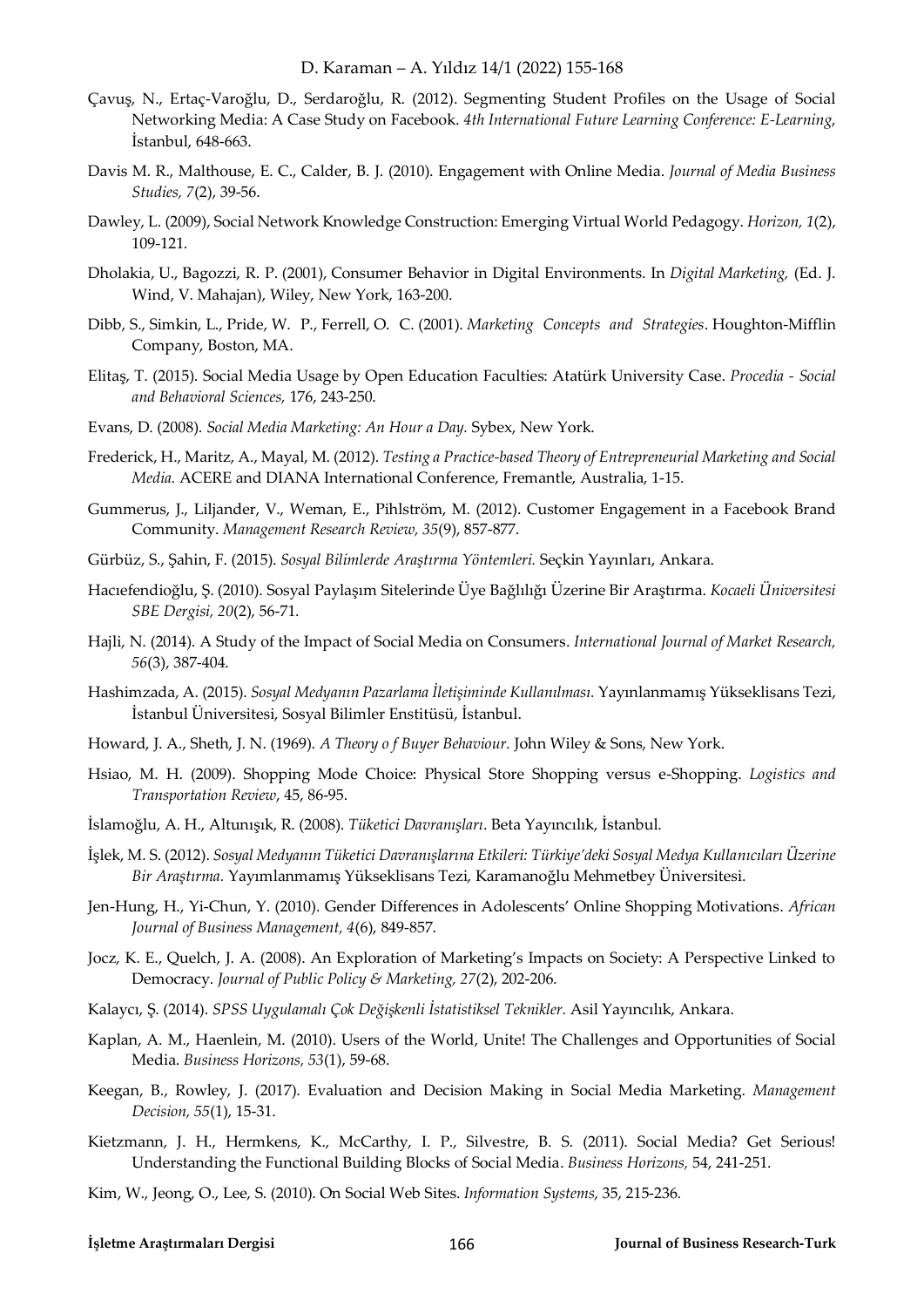- Kohli, C., Suri, R., Kapoor, A. (2014). Will Social Media Kill Branding. *Business Horizons, 11*(71), 1-10.
- Kotler, P., Keller, K. L. (2009). *Marketing Management.* Pearson, Upper Saddle River.
- Köksal, Y., Özdemir, Ş. (2013). Bir İletişim Aracı Olarak Sosyal Medya'nın Tutundurma Karması İçerisindeki Yeri Üzerine Bir İnceleme. *Journal of Faculty of Economics and Administrative Sciences, 18*(1), 323- 337.
- Kurtuluş, K. (2010). *Araştırma Yöntemleri.* İstanbul, Türkmen Kitabevi.
- Lee, M., Youn, S. (2009). Electronic Word of Mouth (eWOM): How eWOM Platforms Influence Consumer Product Judgement. *International Journal of Advertising, 28*(3), 473-499.
- Leerapong, A., Mardjo, A. (2013). Applying Diffusion of Innovation in Online Purchase Intention through Social Network: A Focus Group Study of Facebook in Thailand. *Information Management and Business Review, 5*(3), 144-154.
- Li, N., Zhang, P. (2002). Consumer Online Shopping Attitudes and Behavior: An Assessment of Research. *Eighth Americas Conference on Information Systems*, Dallas, Texas, 508-517.
- Limayem, M., Khalifa, M., Frini, A. (2000). What Makes Consumers Buy From Internet? A Longitudinal Study Of Online Shopping. *Systems and Humans,* 30, 421-432.
- Mitchell, V. W., Boustani, P. (1994). A Preliminary Investigation into Pre- and Post-Purchase Risk Perception and Reduction. *European Journal of Marketing, 28*(1), 56-71.
- Nakara, W. A., Benmoussa, F. Z., Jaouen, A. (2012). Entrepreneurship and Social Media Marketing: Evidence from French Small Business. *International Journal of Entrepreneurship and Small Business, 16*(4), 386-405.
- Nakip, M. (2013). *Pazarlama Araştırmaları Teknikleri*. Seçkin Yayıncılık, Ankara.
- Neti, S. (2011). Social Media and Its Role in Marketing. *International Journal of Enterprise Computing and Business Systems, 1*(2), 1-15.
- Odabaşı, Y., Barış, G. (2004). *Tüketici Davranışı*. Kapital Yayınları, İstanbul.
- Onat, F., Alikılıç, Ö. A. (2008). Sosyal Ağ Sitelerinin Reklam ve Halkla İlişkiler Ortamları Olarak Değerlendirilmesi. *Journal of Yaşar University, 3*(9), 1111-1143.
- Onurlubaş, E., Öztürk, D. (2018). Sosyal Medya Uygulamalarının Y Kuşağı Satın Alma Davranışı Üzerine Etkisi: Instagram Örneği. *OPUS Uluslararası Toplum Araştırmaları Dergisi, 8*(9), 986-1016.
- Özata, F. Z. (2013). *Sosyal Medya*. Anadolu Üniversitesi Yayınları, Eskişehir.
- Özcan, B., Akıncı, Z. (2017). Sosyal Medyanın Üniversite Öğrencilerinin Tüketici Davranışları Üzerinde Etkisi: Turizm Fakültesi Örneği. *Süleyman Demirel Üniversitesi Vizyoner Dergisi, 8*(18), 141-154.
- Palalic, R., Ramadani, V., Gilani, S. M., Gerguri-rashiti, S., Dana, L. (2020). Social Media and Consumer Buying Behavior Decision: What Entrepreneurs Should Know?. *Management Decision,* Early Publication, https://doi.org/10.1108/MD-10-2019-1461
- Parker, C. (2010). *301 Ways to Use Social Media to Boost Your Marketing.* McGraw-Hill, New York.
- Pookulangara, S., Koesler, K. (2011). Cultural Influence on Consumers' Usage of Social Networks and Its Impact on Online Purchase Intentions. *Journal of Retailing and Consumer Services,* 18, 348-354.
- Ramadani, V., Demiri, A., Saiti-demiri, S. (2014). Social Media Channels: The Factors that Influence the Behavioral Intention of Customers. *International Journal of Business and Globalisation, 12*(3), 297-314.
- Roberts, R. R., Kraynak, J. (2008). *Walk Like a Giant, Sell Like a Madman.* Wiley, Hoboken.
- Rust, R. T., Moorman, C., Bhalla, G. (2010). Rethinking Marketing. *Harvard Business Review, 88(*1), 94-101.
- Sarıtaş, E., Barutçu, S. (2016). Tüketici Davranışlarının Analizlerinde Kuşaklar: Sosyal Medya Kullanımı Üzerinde Bir Araştırma. *Pamukkale Journal of Eurasian Socioeconomic Studies, 3*(2), 1-15.
- Schultz-Jones, B. (2009). Examining Information Behavior Through Social Networks An Interdisciplinary Review. *Journal of Documentation, 65*(4), 592-631.